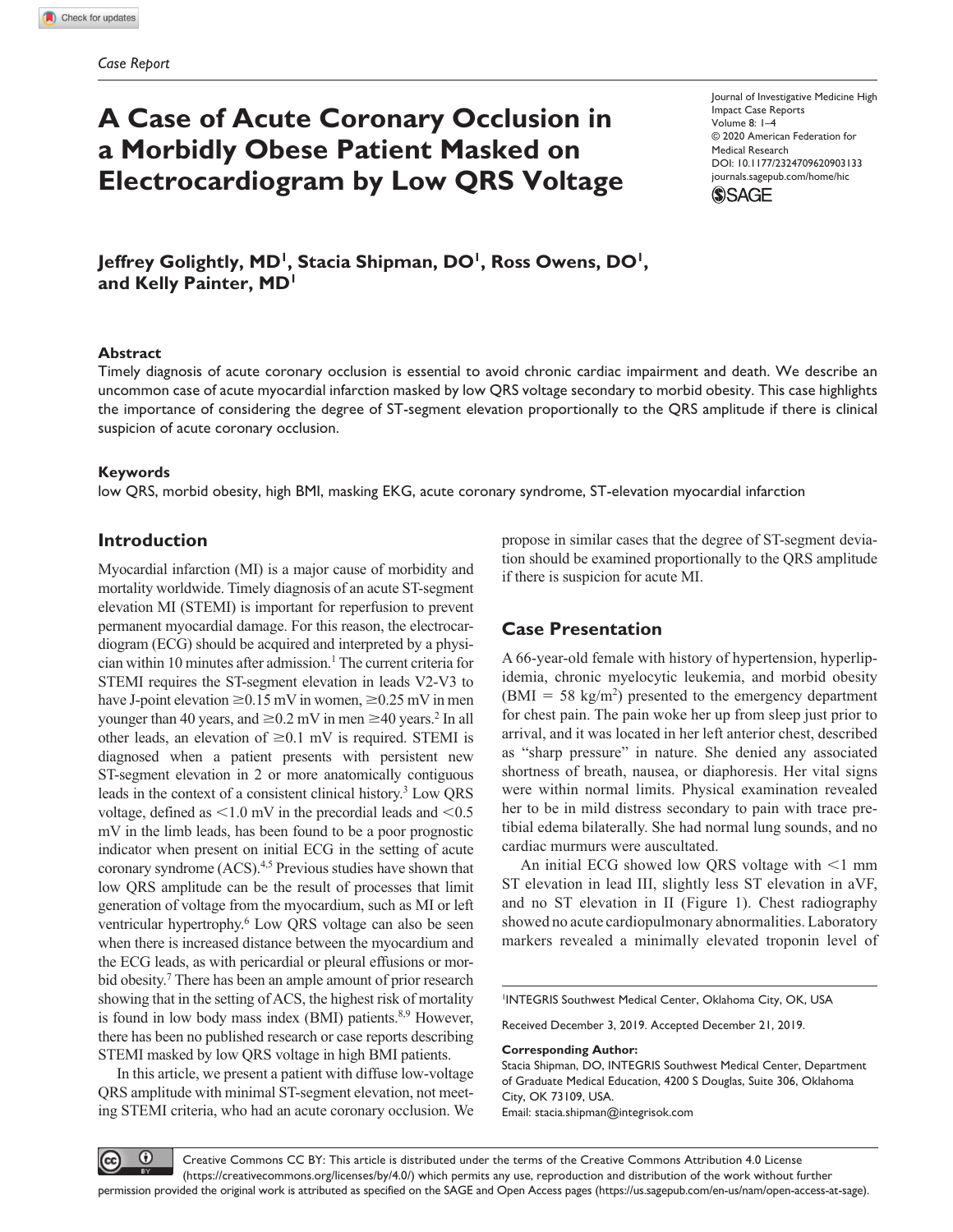

**Figure 1.** Initial ECG.



**Figure 2.** Repeat ECG.

0.045 ng/mL, otherwise normal basic metabolic panel and complete blood counts.

The patient was given 324 mg of aspirin with improvement but not resolution of her symptoms. Repeat ECG was obtained 75 minutes later (Figure 2) showing low QRS voltage with worsening ST morphology and 1-mm ST elevation in lead III, slightly less ST elevation in aVF, and no ST elevation in lead II. Although the patient's ECG still did not meet STEMI criteria ( $\geq 0.1$  mV in 2 or more inferior leads), there was concern for an acute coronary occlusion given the patient had continued chest pain and ECG changes. There was also concern that the patient was actually having a STEMI, but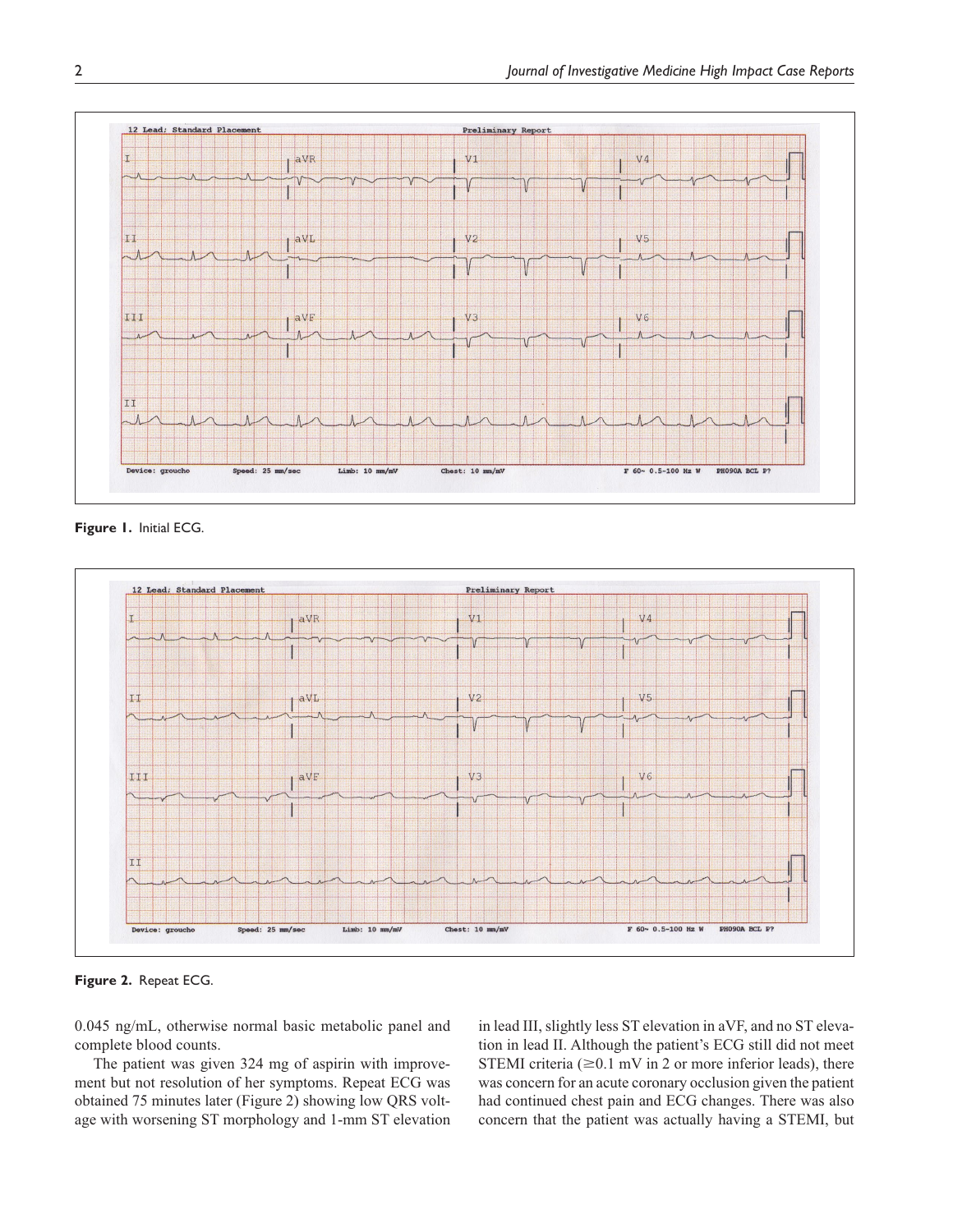that the proportion of the ST elevation was masked by the low QRS voltage in the setting of a high BMI patient.

Interventional cardiology was consulted, and it was decided to take the patient emergently to the cardiac catheterization laboratory for intervention. Coronary angiogram found a 99% thrombotic occlusion at the mid circumflex vessel successfully opened with a bare metal stent. The patient developed a short course of postoperative hypotension requiring dopamine infusion. She otherwise had an uneventful postoperative recovery and was discharged home in good condition 2 days later.

## **Discussion**

Low QRS voltage has been an indicator for adverse outcomes in the setting of ACS, and thought to indicate widespread nonviable myocardium for decades. A recent study found that patients with low QRS voltage had higher rates of multivessel coronary artery disease and that low voltage was an independent predictor for multivessel disease.8 Highfrequency spectral analysis of changes in QRS amplitude and morphology during cardiac stress tests have been shown to be sensitive diagnostic markers of myocardial ischemia, often superior to measures of ST-T segment changes.<sup>10</sup> Additionally, low QRS voltage on initial ECG in the setting of ACS has been found to be a poor prognostic indicator and is associated with higher incidence of prior MI, depressed left ventricular function, unadjusted 6-month mortality, inhospital death, and myocardial reinfarction.<sup>4,5</sup>

The obesity paradox, described as a favorable prognosis in chronically ill patients with obesity, has been previously studied in patients with chronic kidney disease, $11$  chronic heart failure,  $12$  and chronic obstructive pulmonary disease.<sup>13</sup> More recently, a similar paradox linking higher BMI with better prognosis was described in coronary artery disease.<sup>9,14,15</sup> A meta-analysis found the highest risk of mortality in the setting of ACS to be in low BMI patients, although the results should be interpreted with caution, as obese patients were younger and had less bleeding complications, which could have influenced survival.<sup>9</sup>

Obesity as a hindrance to timely diagnosis of ACS has not been previously studied or reported. To our knowledge, there has been no published research or case reports describing STEMI masked by low QRS voltage in morbidly obese patients. In our patient, we present a case of acute coronary occlusion whose ECG demonstrated diffuse low-voltage QRS amplitude with minimal ST-segment elevation, not meeting STEMI criteria. We suggest that in future cases of low QRS voltage, the degree of ST-segment elevation should be viewed proportionally to the QRS amplitude if there is clinical suspicion of acute coronary occlusion. This will aid providers to better evaluate cases of ACS that could benefit from emergent intervention and reperfusion to prevent permanent myocardial damage.

#### **Declaration of Conflicting Interests**

The author(s) declared no potential conflicts of interest with respect to the research, authorship, and/or publication of this article.

#### **Funding**

The author(s) received no financial support for the research, authorship, and/or publication of this article.

#### **Ethics Approval**

Our institution does not require ethical approval for reporting individual cases or case series.

#### **Informed Consent**

Written consent was obtained from the patient(s) or their legally authorized representative(s) for anonymized patient information to be published in this article.

#### **References**

- 1. Roffi M, Patrono C, Collet JP, et al; ESC Scientific Document Group. 2015 ESC guidelines for the management of acute coronary syndromes in patients presenting without persistent ST-segment elevation: Task Force for the Management of Acute Coronary Syndromes in patients presenting without persistent ST-segment elevation of the European Society of Cardiology (ESC). *Eur Heart J*. 2016;37:267-315. doi:10.1093/eurheartj/ ehv320
- 2. Jneid H, Addison D, Bhatt DL, et al. 2017 AHA/ACC clinical performance and quality measures for adults with ST-elevation and non–ST-elevation myocardial infarction: a report of the American College of Cardiology/American Heart Association Task Force on Performance Measures. *J Am Coll Cardiol*. 2017;70:2048-2090. doi:10.1016/j.jacc.2017.06.032
- 3. Thygesen K, Alpert JS, Jaffe AS, et al. Fourth universal definition of myocardial infarction (2018). *Circulation*. 2018;138:e618-e651. doi:10.1161/cir.0000000000000617
- 4. Tan NS, Goodman SG, Yan AT. Prognostic significance of low QRS voltage on the admission electrocardiogram in acute coronary syndromes. *Int J Cardiol*. 2015;201:493. doi:10.1016/j. ijcard.2015.08.015
- 5. Tan NS, Goodman SG, Yan RT, et al. Prognostic significance of low QRS voltage on the admission electrocardiogram in acute coronary syndromes. *Can J Cardiol*. 2014;30(suppl 10):S60. doi:10.1016/j.cjca.2014.07.031
- 6. Roark SF, Ideker RE, Wagner GS, et al. Evaluation of a QRS scoring system for estimating myocardial infarct size. III. Correlation with quantitative anatomic findings for inferior infarcts. *Am J Cardiol*. 1983;51:382-389.
- 7. Usoro AO, Bradford N, Shah AJ, Soliman EZ. Risk of mortality in individuals with low QRS voltage and free of cardiovascular disease. *Am J Cardiol*. 2014;113:1514-1517. doi:10.1016/j. amjcard.2014.02.006
- 8. Kobayashi A, Misumida N, Aoi S, Kanei Y. Low QRS voltage on presenting electrocardiogram predicts multi-vessel disease in anterior ST-segment elevation myocardial infarction. *J Electrocardiol*. 2017;50:870-875. doi:10.1016/j.jelectrocard .2017.06.012